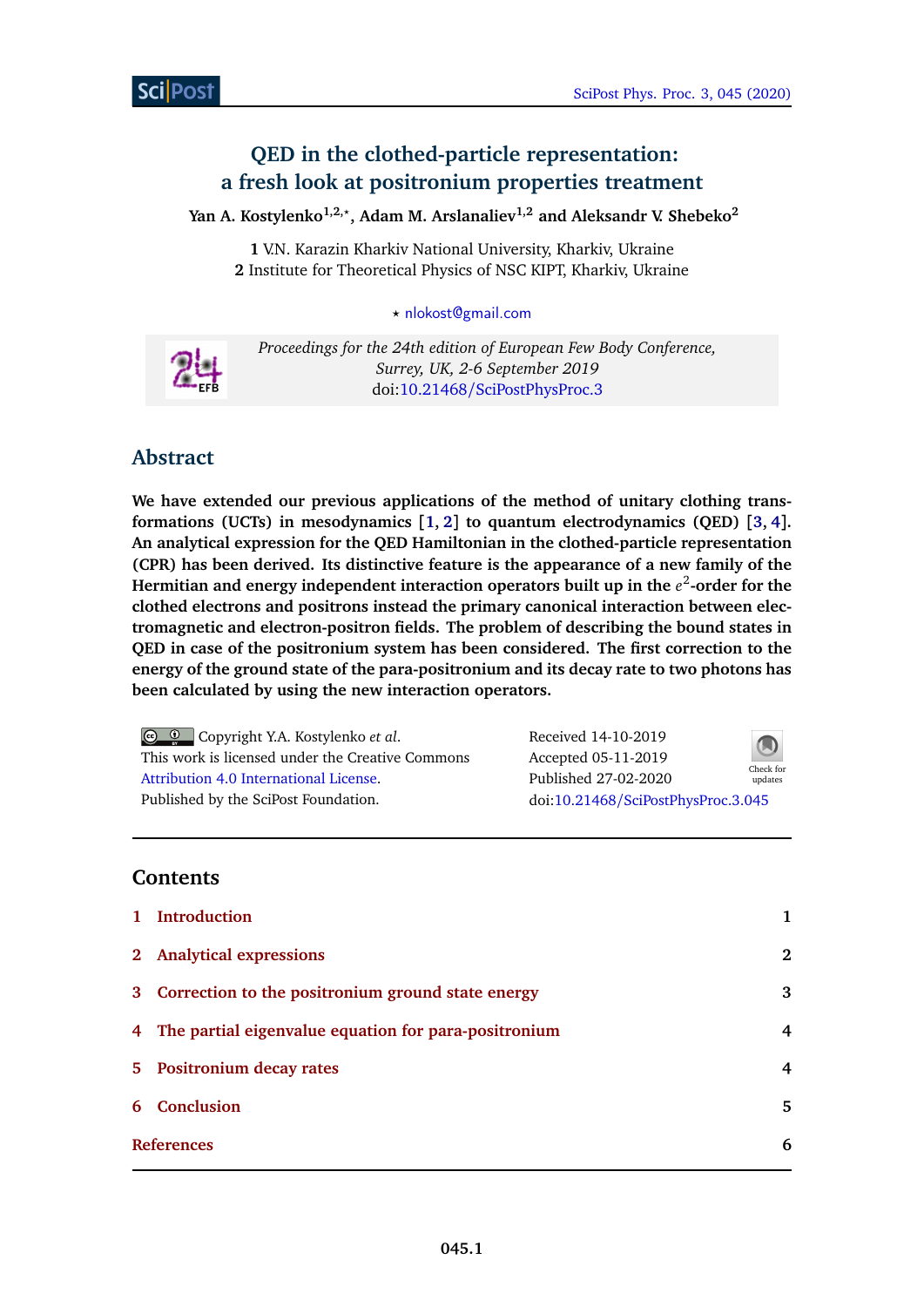## <span id="page-1-0"></span>**1 Introduction**

Starting from the primary canonical interaction between electromagnetic and electron-positron fields, the QED Hamiltonian has been expressed through a new family of the Hermitian and energy independent interaction operators built up in the  $e^2$ -order for the clothed electrons and positrons. In this context, we show the QED Hamiltonian  $H_{\text{qed}}(\alpha) = H_F(\alpha) + V_{\text{qed}}(\alpha)$  in the bare particle representation (see, e.g., the monograph [[5](#page-5-5)]), where  $V_{\text{oed}}$  is given by

$$
V_{\text{qed}} = \int dx j_k(x) a^k(x) + V_{\text{Coul}} = V^{(1)} + V_{\text{Coul}},
$$
\n(1)

with the electron-positron current density operator

<span id="page-1-3"></span><span id="page-1-2"></span>
$$
j_{\mu}(x) = e\bar{\psi}(x)\gamma_{\mu}\psi(x)
$$
 (2)

and the Coulomb part

$$
V_{Coul} =: \frac{1}{2} \int dx \int dy \frac{j^{0}(x)j^{0}(y)}{4\pi|x-y|} e^{-\lambda|x-y|}.
$$
 (3)

In the CPR

$$
H_{\text{qed}}(\alpha) = H_F(\alpha) + V_{\text{qed}}(\alpha) \equiv K(\alpha_c) = K_F(\alpha_c) + K_I(\alpha_c). \tag{4}
$$

Admittedly the exponential factor with the parameter  $\lambda > 0$  set to zero at the end of all calculations is introduced to deal with infrared divergences. Here  $\alpha_c$  denotes the set of all creation and destruction operators for the clothed particles included. Note also that we use the Coulomb gauge (CG), where the photon field *a<sup>µ</sup>* being transverse, has two independent polarizations.

It is proved, that in the  $e^2$ -order the interaction part  $K_I(\alpha_c)$  is approximated by

$$
K_I^{(2)}(\alpha_c) = K_{e^-e^- \to e^-e^-} + K_{e^+e^+ \to e^+e^+} + K_{e^+e^- \to e^+e^-} + K_{e^+e^- \to \gamma\gamma} + K_{\gamma\gamma \to e^+e^-} + K_{e^+ \gamma \to e^+ \gamma},
$$
\n
$$
+ K_{e^- \gamma \to e^- \gamma} + K_{e^+ \gamma \to e^+ \gamma},
$$
\n(5)

where the separate contributions in the r.h.s are responsible for the different physical processes in this system of interacting photons and leptons.

### <span id="page-1-1"></span>**2 Analytical expressions**

A distinctive feature of our approach is that all expressions in the r.h.s of [\(5\)](#page-1-2) are obtained simultaneously with mass and vertex renormalizations from the commutator of *V* from [\(1\)](#page-1-3) with the generator of the first unitary clothing operator  $[1]$  $[1]$  $[1]$ . In particular, we present the interaction operator between clothed electrons and positrons

$$
K_{e^-e^+\to e^-e^+} = \int \frac{dp'_1}{p_1^{\prime 0}} \frac{dp'_2}{p_2^{\prime 0}} \frac{dp_1}{p_1^0} \frac{dp_2}{p_2^0} V_{e^-e^+}(p'_1, p'_2; p_1, p_2) b^{\dagger}(p'_1) d^{\dagger}(p'_2) b(p_1) d(p_2), \tag{6}
$$

$$
V_{e-e+}(p'_1, p'_2; p_1, p_2) = \frac{e^2 m^2}{(2\pi)^3} \delta(p'_2 + p'_1 - p_2 - p_1) \bigg[ \nu_S(p'_1, p'_2; p_1, p_2) + \nu_A(p'_1, p'_2; p_1, p_2) \bigg], \tag{7}
$$

where *m* the physical electron (positron) mass,  $b(d)$  is the destruction operator for the clothed electron (positron). Henceforth, we omit polarization indices where it does not lead to confusion. In addition, we have introduced the decomposition into the so-called scattering and annihilation contributions  $v_{\mathcal{S}}$  and  $v_{\mathcal{A}}$ . Each of them has the structure

<span id="page-1-5"></span><span id="page-1-4"></span>
$$
v_{S/A} = v_{S/A}^{\text{Feynman-like}} + v_{S/A}^{\text{off-energy-shell}}, \tag{8}
$$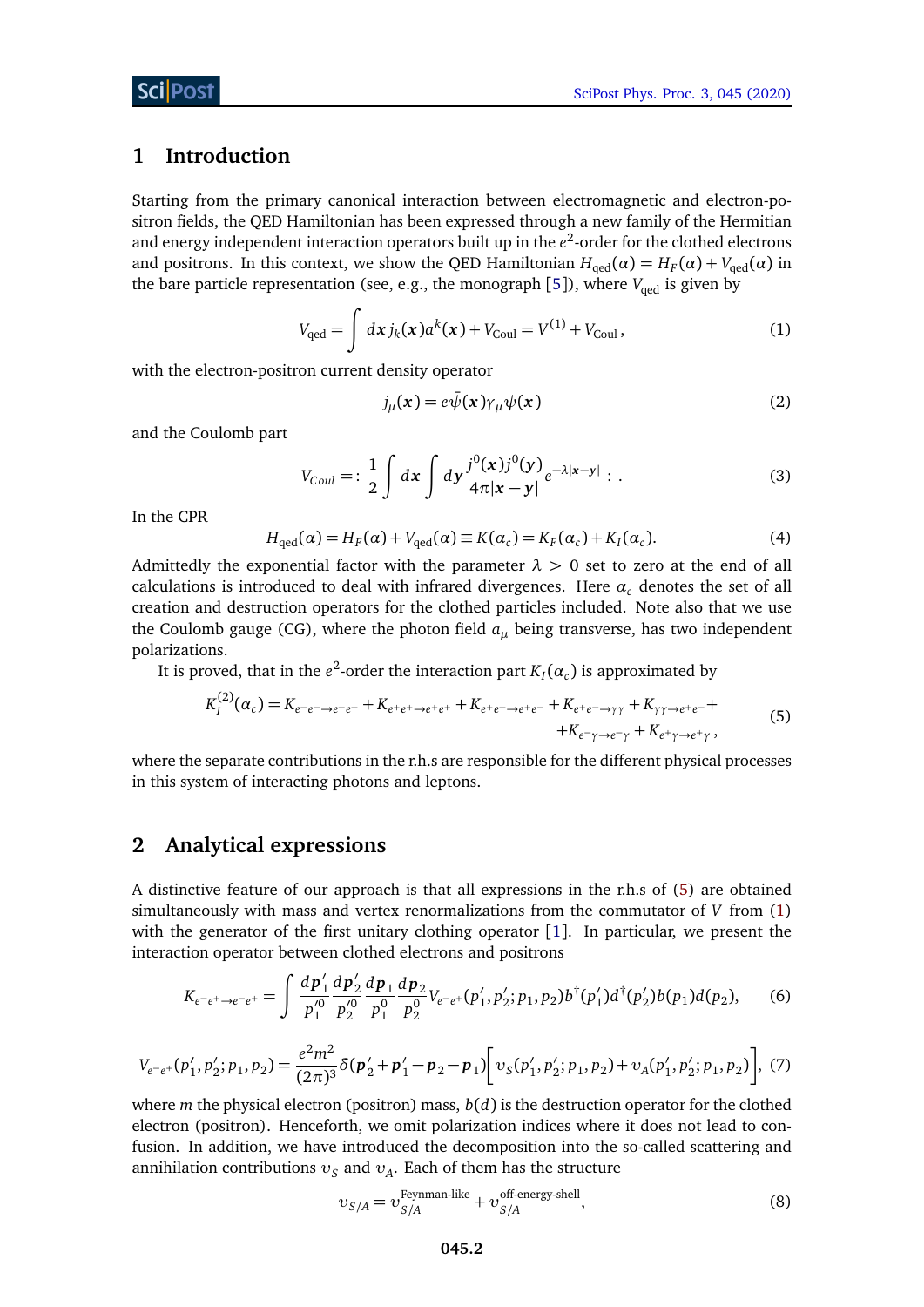$$
\upsilon_S^{\text{Feynman-like}} = -\bar{u}(p_1')\gamma^{\mu}u(p_1)\frac{1}{2}\left\{\frac{1}{(p_1'-p_1)^2} + \frac{1}{(p_2'-p_2)^2}\right\}\bar{\upsilon}(p_2)\gamma_{\mu}\upsilon(p_2'),
$$

$$
v_S^{\text{off-energy-shell}} = \frac{(p'_1 + p'_2 - p_1 - p_2)}{(p'_1 - p_1)^2 + \lambda^2} \bar{u}(p'_1) \gamma^0 u(p_1) \frac{1}{2} \left\{ \frac{(p'_1 - p_1)}{(p'_1 - p_1)^2} + \frac{(p'_2 - p_2)}{(p'_2 - p_2)^2} \right\} \bar{v}(p_2) \gamma^0 v(p'_2),
$$
  
\n
$$
v_A^{\text{Feynman-like}} = \bar{u}(p'_1) \gamma^\mu v(p'_2) \frac{1}{2} \left\{ \frac{1}{(p_1 + p_2)^2} + \frac{1}{(p'_1 + p'_2)^2} \right\} \bar{v}(p_2) \gamma_\mu u(p_1),
$$
  
\n
$$
v_A^{\text{off-energy-shell}} = \frac{(p'_1 + p'_2 - p_1 - p_2)}{(p'_1 + p'_2)^2 + \lambda^2} \bar{u}(p'_1) \gamma^0 v(p'_2) \frac{1}{2} \left\{ \frac{(p'_1 + p'_2)}{(p'_1 + p_1)^2} - \frac{(p_1 + p_2)}{(p_1 + p_2)^2} \right\} \bar{v}(p_2) \gamma^0 u(p_1).
$$

Such a decomposition implies that only the Feynman-like part survives on the energy shell, i.e., on the condition  $p'^0_1 + p'^0_2 = p^0_1 + p^0_2$ . Of course, all momenta included are defined on the mass-shell:  $p^2 = p_0^2 - \vec{p}^2 = \vec{m}^2$ .

Furthermore, we present the operator of the process of the annihilation of clothed electron and positron to two photons

<span id="page-2-1"></span>
$$
K_{e^-e^+\to\gamma\gamma} = \int \frac{d\mathbf{k}_1}{k_1^0} \frac{d\mathbf{k}_2}{k_2^0} \frac{d\mathbf{p}_1}{p_1^0} \frac{d\mathbf{p}_2}{p_2^0} V_{e^-e^+\gamma\gamma}(k_2, k_1; p_2, p_1) c^{\dagger}(k_2) c^{\dagger}(k_1) b(p_2) d(p_1), \tag{9}
$$

where *c* † is the creation operator for the clothed photon. Similarly to [\(8\)](#page-1-4), we separate offenergy-shell part which goes to zero if energy conservation law satisfied

$$
V_{e-e^+\gamma\gamma}(k_2, k_1; p_2, p_1) = \frac{e^2 m}{2(2\pi)^3} \delta(\mathbf{p}_1 + \mathbf{p}_2 - \mathbf{k}_1 - \mathbf{k}_2) [v^{\text{Feynman}} + v^{\text{off-energy-shell}}], \tag{10}
$$

$$
v^{\text{Feynman}} = \frac{\bar{v}(p_1)\dot{\ne}(k_1)\dot{\ne}(k_2)u(p_2)}{p_1 - k_1 + m},
$$
  
\n
$$
v^{\text{off-energy-shell}} = -\frac{1}{2} \left[ \frac{\bar{v}(p_1)\dot{\ne}(k_1)\dot{\ne}(k_2)u(p_2)}{p_1 - k_1 + m} + \frac{\bar{v}(p_1)\dot{\ne}(k_2)\dot{\ne}(k_1)u(p_2)}{p_2 - k_1 - m} \right].
$$
\n(11)

#### <span id="page-2-0"></span>**3 Correction to the positronium ground state energy**

The problem of describing the bound states in QED in the case of the positronium (Ps) has been considered by using the new interaction [\(6\)](#page-1-5). Positronium consisting of an electron and a positron is the simplest bound system in QED. Its ground state (g.s.) has two possible configurations with total spin values  $S=0$ , 1. The singlet (triplet) lowest-energy state with  $S=0$ (S=1) is known as the para-positronium (ortho-positronium). For this exposition, we will restrict ourselves to the consideration of the para-positronium (p-Ps) system.

As noted in [[6](#page-5-6)], the Fock subspace of all the clothed states can be divided into several sectors (two electrons sector, photon-electron sector, etc.) such that  $K^{(2)}(\alpha_c)$  leaves each of them to be invariant, i.e., for any state vector  $\ket{\Phi}$  of such sector  $K^{(2)}(\alpha_c)|\Phi\rangle$  belongs to the same sector. Here we make an assumption that the Ps state belongs only to the electron-positron sector. The corresponding g.s., being the *H* eigenvector, viz.,

$$
H|\text{p-Ps}(P)\rangle = E|\text{p-Ps}(P)\rangle, \tag{12}
$$

can be represented as

$$
|\mathbf{P}; \mathbf{p}\text{-Ps}\rangle = \int \frac{d\mathbf{p}_1}{p_1^0} \frac{d\mathbf{p}_2}{p_2^0} \Psi_{00}(\mathbf{P}; \mathbf{p}_1, \mathbf{p}_2) b^{\dagger}(p_1) d^{\dagger}(p_2) |\Omega\rangle. \tag{13}
$$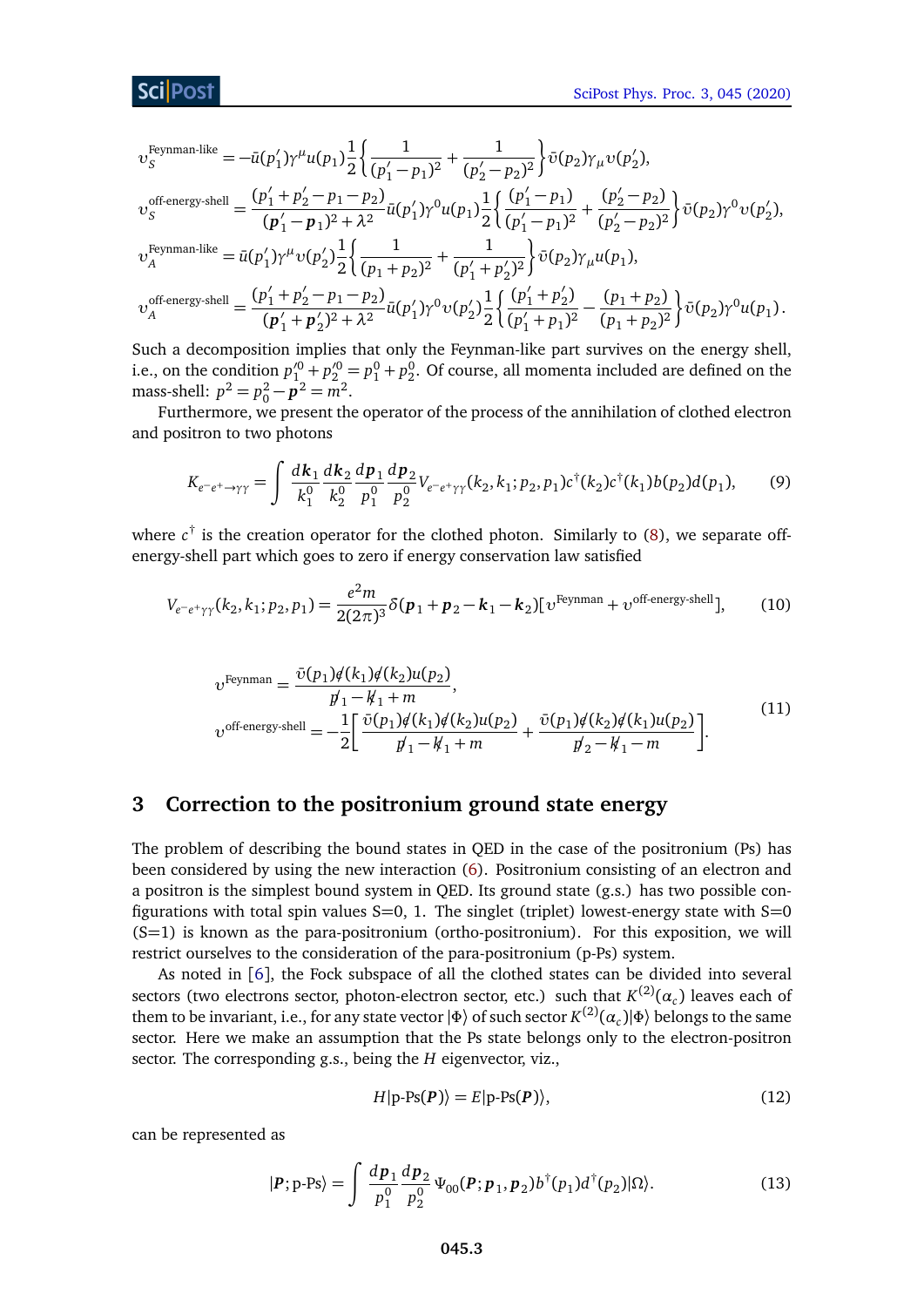[SciPost Phys. Proc. 3, 045 \(2020\)](https://scipost.org/SciPostPhysProc.3.045)

ScilPos<sup>.</sup>

In the p-Ps rest system or center mass system (c.m.s.) the eigenvalue equation has the form

$$
2p_0\Psi_{00}(p) + \int \frac{dp'}{p_0 p'_0} \bar{V}(p', p)\Psi_{00}(p') = m_{p \text{-}Ps}\Psi_{00}(p), \tag{14}
$$

where  $m_{p-Ps} = m_{e^-} + m_{e^+} + \varepsilon_{p-Ps}$  the para-positronium mass and  $\varepsilon_{p-Ps}$  its binding energy,  $\Psi_{00}(p) \equiv \Psi_{00}(p = 0; p, -p)$  (since we work in c.m.s.) and  $\bar{V}(p', p)$  gets out from [\(6\)](#page-1-5) in c.m.s.  $(p \equiv p_1 = -p_2, p' \equiv p'_1 = -p'_2)$  $_{2}^{\prime})$ 

$$
\bar{V}(p'_1, p'_2, p_1, p_2) = \langle \Omega | d(p'_2) b(p'_1) K_{e^{-e^+} \to e^{-e^+}} b^{\dagger}(p_1) d^{\dagger}(p_2) | \Omega \rangle. \tag{15}
$$

In the non-relativistic limit ( $p_0 = p'_0 = m$ ) the eigenvalue equation reduces to the ordinary Schrödinger equation for the Coulomb potential in momentum space. Therefore we come to the well-known Coulomb problem with the g.s. energy  $\varepsilon_{g,s} \approx -6.8eV$ . By considering the difference between  $\bar{V}(p', p)$  and the Coulomb potential as a perturbation (it is not evident) and using the non-perturbative wave function of the ground state

$$
\Psi_{00}(p) = \frac{2}{\pi} \frac{\sqrt{2a^3}}{(1 + a^2 p^2)^2},\tag{16}
$$

from Appendix C in  $[7]$  $[7]$  $[7]$  we have computed the energy shift

$$
\Delta \varepsilon = -4.7325 \cdot 10^{-4} \text{ eV}.
$$

This value surprisingly coincides with those estimations given in  $[7]$  $[7]$  $[7]$  (see formula  $(1.1)$ ) therein). In order to verify such a coincidence beyond the perturbation theory, we are addressing the partial wave decomposition of the positronium eigenvectors that has been successful when finding the *u* and *w* components of the deuteron wave function (WF) [[8](#page-5-8)].

## <span id="page-3-0"></span>**4 The partial eigenvalue equation for para-positronium**

In this context, we derive the partial eigenvalue equation for the para-positronium WFs that belong to the total angular momentum J, viz.,

$$
2p_0\Psi^J(p) + \int_0^\infty \frac{p'^2 dp'}{p_0 p'_0} \Psi^J(p') \bar{V}^J(p, p') = m_{p \text{-} P \text{s}} \Psi^J(p). \tag{17}
$$

Here  $\bar{V}^J(p,p')$  is the partial electron-positron quasipotential derived in the momentum representation from the new  $e^-e^+$ -interaction operator. In turn, we have

$$
\bar{V}^{J}(p, p') = \bar{v}^{J}(\text{Feynman-like}) + \bar{v}^{J}(\text{off-energy-shell}).
$$
\n(18)

Such a separation implies that only the Feynman-like part survives on the energy shell, where  $p'_0 = \sqrt{p'^2 + m^2} = p_0 = \sqrt{p^2 + m^2}$ . The task of solving the eigenvalue equation and obtaining the corresponding positronium states in the CPR is underway (see Appendix C in [[9](#page-5-9)]).

#### <span id="page-3-1"></span>**5 Positronium decay rates**

The positronium decay to two photons has considered. The corresponding decay rate is given by (see formula (9.337) in [[10](#page-5-10)])

$$
\Gamma = \sum_{\sigma_1 \sigma_2} \int \frac{d\mathbf{k}_1}{k_1^0} \int \frac{d\mathbf{k}_2}{k_2^0} \pi \delta(k_1^0 + k_2^0 - E_{\text{Ps}}) \delta(\mathbf{k}_1 + \mathbf{k}_2 - \mathbf{P}) |T_{fi}|^2, \tag{19}
$$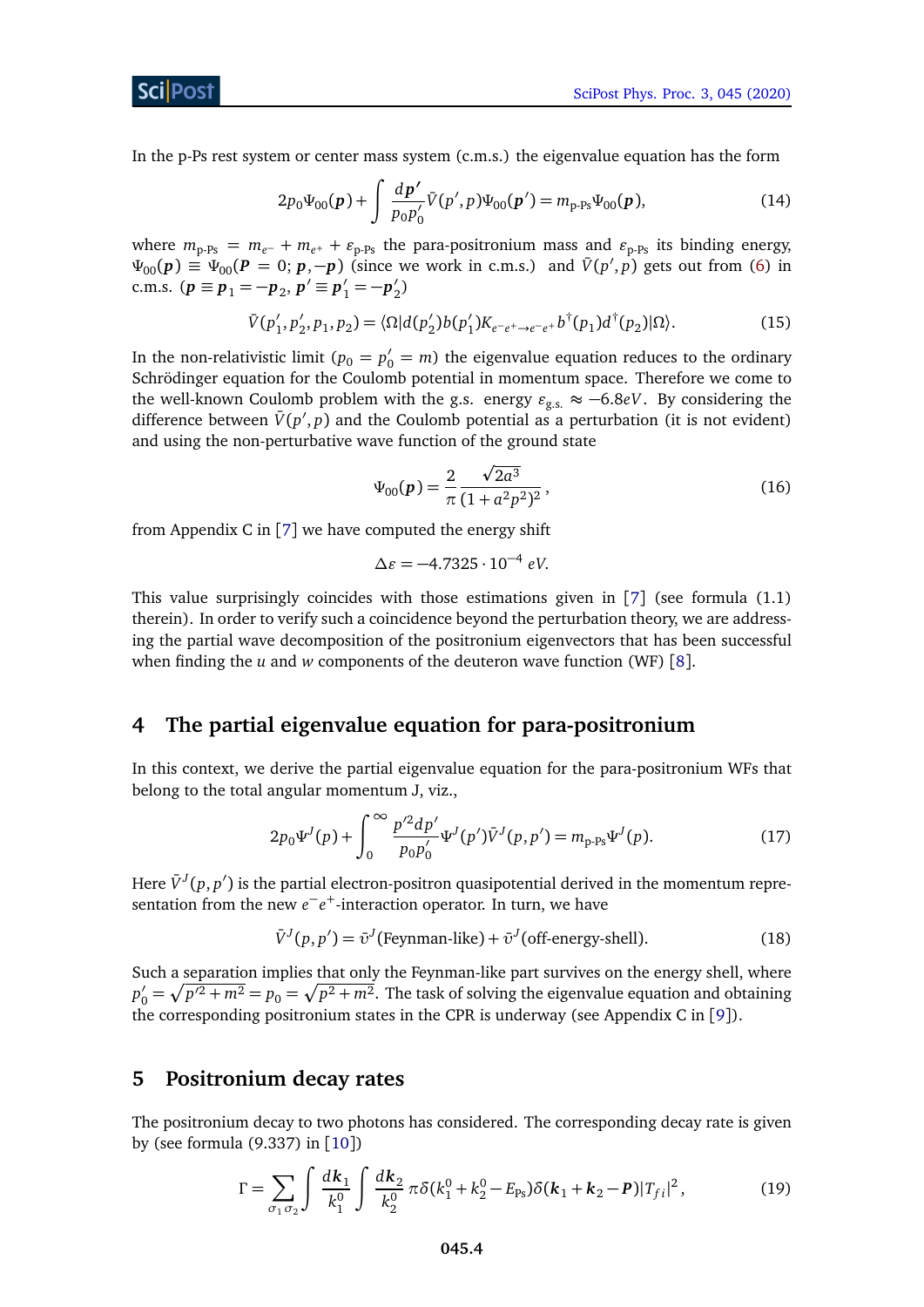where the T-matrix element  $T_{fi} = \langle \Omega | c(k_1 \sigma_1) c(k_2 \sigma_2) T | P_s \rangle$  from the initial Ps ground state to the final state of the two photons, respectively, with the momenta  $k_1 = (k_1^0, k_1)$  and  $k_2 = (k_2^0, k_2)$  and their polarizations  $\sigma_1$ ,  $\sigma_2$ . In this connection, we note an equivalence theorem proved in [[11](#page-6-0)], that allows us to use a recipe for calculating the S-matrix (T-matrix) in the CPR.

In the rest frame of positronium ( $P = 0$ ) one can do the integration with both *δ*-functions

$$
\Gamma = \frac{\pi}{2} \sum_{\sigma_1 \sigma_2} \int d\hat{k}_1 |T_{fi}|^2, \qquad (20)
$$

where  $\hat{\boldsymbol{k}}_1$  is the unit vector along vector  $\boldsymbol{k}_1.$ 

The positronium state-vector with spin *S* can be represented as

$$
|Ps(S)\rangle = \sum_{M_S} \int \frac{dp}{p^0} \Psi_{SM_S}(p)|p\,SM_S\rangle\,,\tag{21}
$$

where  $|p SM_S\rangle = \sum$  $\mu_1 \mu_2$  $(\frac{1}{2})$  $\frac{1}{2}\mu_1\frac{1}{2}$  $\frac{1}{2}\mu_2|SM_S) b^\dagger (p_-\mu_2) d^\dagger (p\mu_1)|\Omega\rangle$  the electron-positron state-vector in the total spin representation and  $p_ - = (p_0, -p)$ . In the Born approximation where  $T \approx K_{e^-e^+ \to \gamma\gamma}$  one has

$$
\Gamma = \frac{\pi}{2} \sum_{\sigma_1 \sigma_2} \int d\hat{k} |\langle k \sigma_1 \sigma_2 | K_{e^-e^+ \to \gamma \gamma} | \mathbf{p} \cdot \mathbf{P} \mathbf{s} \rangle|^2,
$$
  

$$
\langle k \sigma_1 \sigma_2 | K_{e^-e^+ \to \gamma \gamma} | \mathbf{p} \cdot \mathbf{P} \mathbf{s} \rangle = \int \frac{dp}{p_0} \Psi_{00}(p) \langle k \sigma_1 \sigma_2 | K_{e^-e^+ \to \gamma \gamma} | p \ 0 \ 0 \rangle,
$$
 (22)

where  $\langle k\sigma_1\sigma_2|\equiv \langle \Omega|c(k\sigma_1)c(k\sigma_2)$ . Here we use the g.s. Coulomb wave function as an approximation.

The interaction [\(9\)](#page-2-1) in an arbitrary frame has the form

$$
\langle \Omega | c(k_1 \sigma_1) c(k_2 \sigma_2) K_{e^-e^+ \to \gamma \gamma} b^\dagger (p_2 \mu_2) d^\dagger (p_1 \mu_1) | \Omega \rangle = \frac{\alpha m}{4\pi^2} \bar{\upsilon}_{e^-e^+ \gamma \gamma}, \tag{23}
$$

$$
\bar{v}_{e^-e^+\gamma\gamma} = \bar{v}(p_1\mu_1)\phi(k_1\sigma_1)\frac{1}{2}\left\{\frac{1}{\not p_2 - \not k_2 - m} - \frac{1}{\not p_1 - \not k_1 + m}\right\}\phi(k_2\sigma_2)u(p_2\mu_2) +
$$
\n
$$
+ (k_1, \sigma_1 \leftrightarrow k_2, \sigma_2),
$$
\n(24)

whence in the static limit ( $p_{1,2} = 0$ ) we arrive at the well-known Pirenne-Wheeler result with  $\Gamma = \frac{1}{2}$  $\frac{1}{2}\alpha^5 m \approx 8.0325 \cdot 10^9 \text{ sec}^{-1}$  [[12,](#page-6-1)[13](#page-6-2)]. After this, by using the CG we get

$$
\Gamma = \frac{128}{\pi^2} m \alpha^7 \mathbf{I}(\alpha)^2 \,, \tag{25}
$$

with the integral

$$
I(\alpha) = \frac{1}{8} \int_{0}^{\infty} du \frac{u \sinh u}{(\alpha^2/4 + \sinh^2 u)^2} = 26.7535.
$$
 (26)

Now we get the decay rate of para-positronium into two photons  $\Gamma$  = 7.9411  $\cdot$  10 $^9$  sec $^{-1}$  . The experimental result [[14](#page-6-3)] for this value  $7.9909 \pm 0.0017 \cdot 10^9 \text{ sec}^{-1}$ .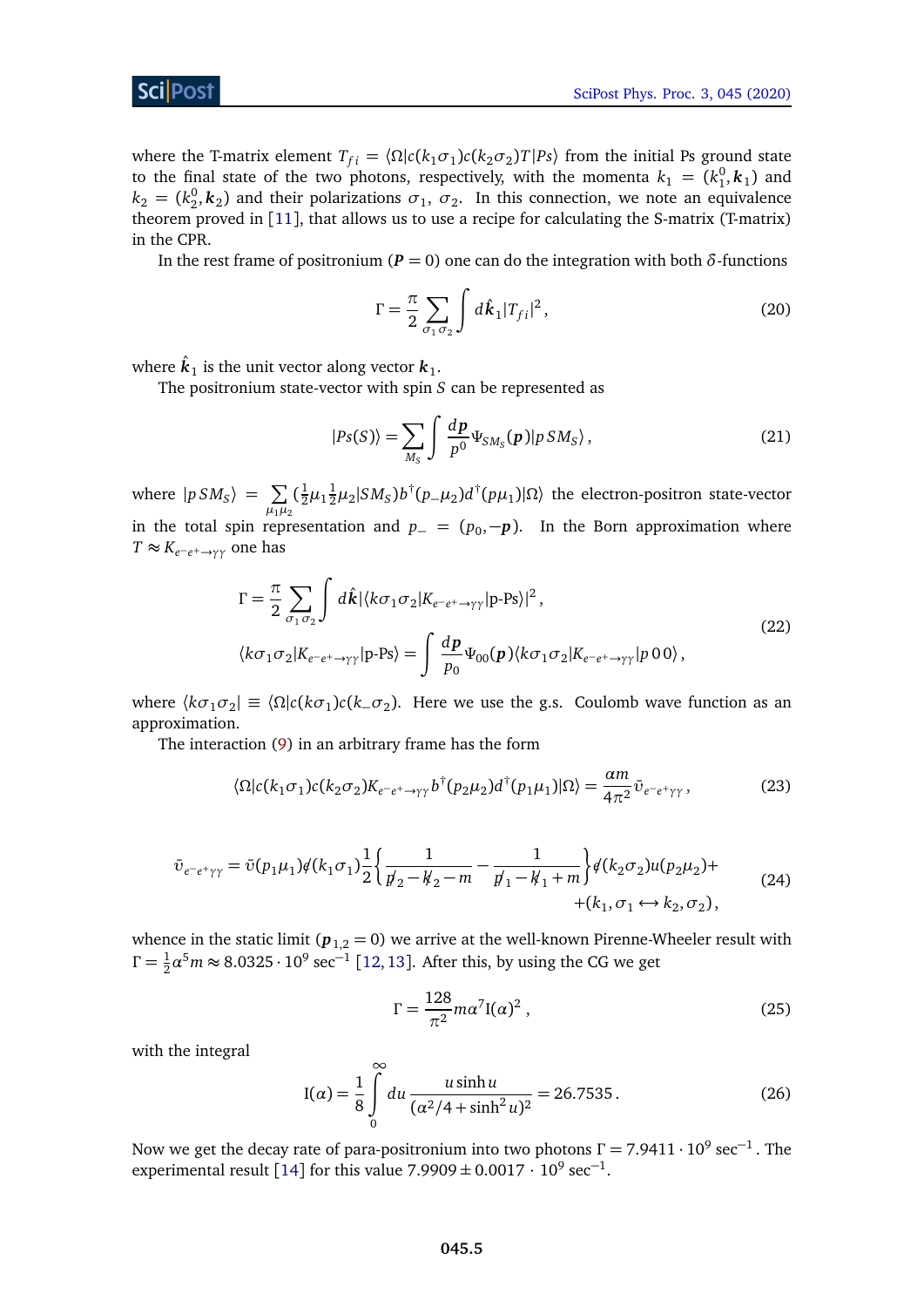# <span id="page-5-4"></span>**6 Conclusion**

We have shown that the UCT method can be successfully applied to the treatment of the bound states in QED. Our consideration gives one more application of a well-forgotten concept on the clothed particles in quantum field theory, put forward by Greenberg and Schweber [[15](#page-6-4)]. We have seen that our approach leads to new Hermitian and energy independent interactions between clothed particles including the off-energy-shell and recoil effects (the latter in all orders of the  $v^2/c^2$  - expansion).

## **Acknowledgements**

Two of us, Y.K. and A.A. are very grateful to the Organizing Committee of the 24th European Conference on Few-Body Problems in Physics and the International Relations Office of V. N. Karazin Kharkiv National University for the financial assistance, of our participation in this conference.

## **References**

- <span id="page-5-0"></span>[1] A. Shebeko and M. Shirokov, *Clothing procedure in relativistic quantum field theory and its applications to description of electromagnetic interactions with nuclei (bound systems)*, Progr. Part. Nucl. Phys. **44**, 75 (2000), doi:10.1016/[S0146-6410\(00\)00060-0.](http://dx.doi.org/10.1016/S0146-6410(00)00060-0)
- <span id="page-5-1"></span>[2] V. Korda, L. Canton and A. Shebeko, *Relativistic interactions for the meson-two-nucleon system in the clothed-particle unitary representation*, Ann. Phys. **322**, 736 (2007), doi:10.1016/[j.aop.2006.07.010.](http://dx.doi.org/10.1016/j.aop.2006.07.010)
- <span id="page-5-2"></span>[3] A. Shebeko, *Clothed particles in mesodynamics, quantum electrodynamics and other field models*, PProc. Sci. **225**, 027 (2015), doi:10.22323/[1.225.0027.](http://dx.doi.org/10.22323/1.225.0027)
- <span id="page-5-3"></span>[4] A. Arslanaliev, *The method of unitary clothing transformations: application in quantum electrodynamics*, Master's thesis, V.N. Karazin National University, Kharkov, Ukraine (2017).
- <span id="page-5-5"></span>[5] S. Weinberg, *The quantum theory of fields*, vol. 1, Cambridge University Press (1995), doi:10.1017/[CBO9781139644167.](http://dx.doi.org/10.1017/CBO9781139644167)
- <span id="page-5-6"></span>[6] A. Shebeko and M. Shirokov, *Unitary transformations in quantum field theory and bound states*, Phys. Part. Nucl. **32**, 15 (2001), [arXiv:0102037.](https://arxiv.org/abs/nucl-th/0102037)
- <span id="page-5-7"></span>[7] C. Smith, *Bound state description in quantum electrodynamics and chromodynamics*, Ph.D. thesis, Louvain-la-Neuve (2002).
- <span id="page-5-8"></span>[8] A. Shebeko, *The method of unitary clothing transformations in quantum field theory: Applications in the theory of nuclear forces and reactions*, In Advances in quantum field theory, ed. S. Ketov, INTECH (2012), doi[:10.5772](http://dx.doi.org/10.5772/37563)/37563.
- <span id="page-5-9"></span>[9] I. Dubovyk and A. Shebeko, *The method of unitary clothing transformations in the theory of nucleon–nucleon scattering*, Few-Body Syst. **48**, 109 (2010), doi:10.1007/[s00601-010-](http://dx.doi.org/10.1007/s00601-010-0097-5) [0097-5.](http://dx.doi.org/10.1007/s00601-010-0097-5)
- <span id="page-5-10"></span>[10] H. Kleinert, *Particles and quantum fields*, Freie Universität Berlin (2016), doi[:10.1142](http://dx.doi.org/10.1142/9915)/9915.